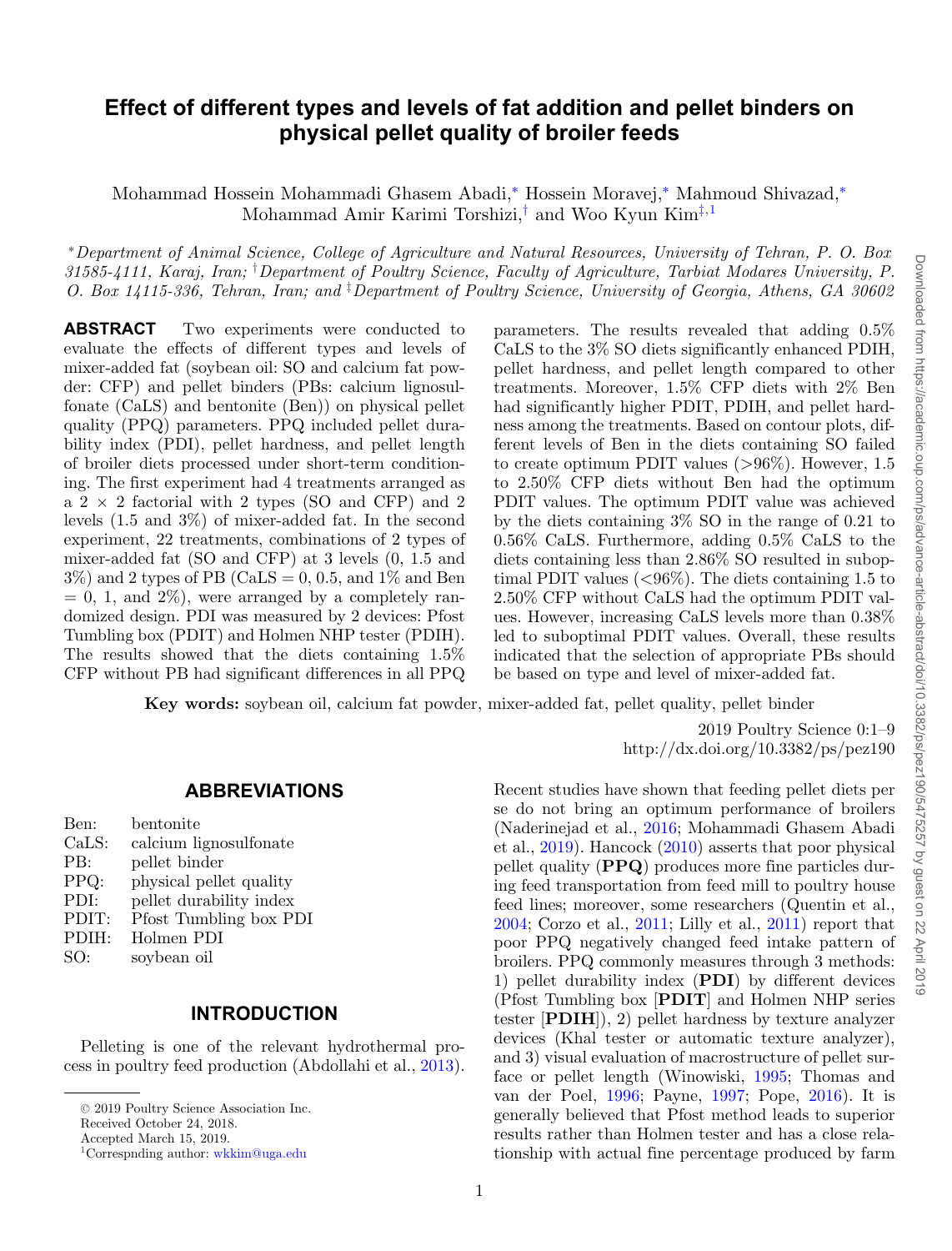feed lines (Hancock, [2010;](#page-7-2) Fahrenholz, [2012\)](#page-7-6). Parsons et al. [\(2006\)](#page-7-7) study revealed that broiler fed hard pellet (18.5 Newton breaking force) had significantly better performance than soft pellet (16.2 Newton breaking force) diets during 3 to 6 wk; therefore, not only PDI but also pellet hardness is considered as an important PPQ parameter.

Feed formulation and grinding had greater impact (60%) on PPQ than other factors related to pelleting process (40%) (Behnke, [1996;](#page-6-1) Cavalcanti and Behnke, [2005;](#page-7-8) Loar and Corzo, [2011\)](#page-7-9). The effects of different factors such as type and level of feed ingredient inclusion, specially dried distillers grains with solubles, dicalcium phosphate and mixer-added fat (Rigby et al., [2018\)](#page-8-4), and feed milling process (feed particle size, conditioner retention time, production rate, die thickness) were investigated on PDI (Greenwood and Beyer, [2003;](#page-7-10) Fahrenholz, [2012;](#page-7-6) Muramatsu et al., [2015;](#page-7-11) Pope, [2016\)](#page-8-3). Previous studies have confirmed that fine grinding resulted in better PDI (Angulo et al., [1996;](#page-6-2) Amerah et al., [2008;](#page-6-3) Chewning et al., [2012;](#page-7-12) Mohammadi Ghasem Abadi et al., [2019\)](#page-7-1). Based on feed pellet quality factor introduced by Payne et al. [\(1994\)](#page-7-13), the mixer-added vegetable oils had a negative effect (–40 value) on PPQ (Thomas et al., [2001\)](#page-8-5). Stark's [\(1994\)](#page-8-6) study showed that there is an interaction between fat types (tallow, soybean oil [**SO**], poultry fat, and choice white grease) and levels (1.5 and 3%) on PDI. The findings of Zimonja et al. [\(2007\)](#page-8-7) revealed that SO and saturated fat powder (65% palmitic acid: Akofeed) had different impact on PDI and implied that each type of fat had individual pellet quality factor values. However, poultry nutritionists still need fat sources for formulating the high energy density diets. The increase of fat price and detrimental effect of mixer-added fat on pellet durability have made nutritionists to reduce the amount of fat added in poultry diets (Gehring et al., [2011\)](#page-7-14). Though, an increasing mixer-added fat level may reduce the total cost of broiler production due to their positive effects on conserving the heat-sensitive nutrients by coating the feed particle, die lubrication, and reduction of electrical energy of the pelleting process (Gehring et al., [2011\)](#page-7-14). Post-pellet application of fat helps to increase oil inclusion in the diets. However, this method does not have enough accuracy and significantly increases the cost of diets. Furthermore, it needs highly durable and porous pellets (Fischer and Ravnsborg, [2013;](#page-7-15) Lamichhane et al., [2015\)](#page-7-16). Therefore, there is a lack of research on the effect of different mixer-added fat sources (SO and calcium fat powder [CFP]) and pellet binders (**PBs**) on PPQ of conventional poultry diets processed under a short-term conditioning situation.

The feed industry has been trending towards the use of long-term conditioning (e.g., conditioner temperature =  $85^{\circ}$ C and conditioner retention time = 3 min) to improve PDI (Cutlip et al., [2008;](#page-7-17) Abdollahi et al., [2010;](#page-6-4) Attar et al., [2018\)](#page-6-5) and to hygiene feed through *Salmonella* spp. population reduction (Pickford, [1992;](#page-7-18) Peisker, [2006\)](#page-7-19), while it damages heat sensitive nutrients and consequently reduces nutrient digestibility (Creswell and Bedford, [2006;](#page-7-20) Kenny and Felemming, [2006;](#page-7-21) Slominiski et al,. [2007;](#page-8-8) Abdollahi et al., [2008;](#page-6-6) Krabbe et al., [2012\)](#page-7-22). However, long-term conditioning is not able to eliminate the concerns of recontamination of final feed with pathogen (Peisker, [2006;](#page-7-19) Boroojeni et al., [2016\)](#page-7-23). Therefore, the use of short-term conditioning (conditioner temperature  $=$  < 75 $°C$  and conditioner retention time  $=$  < 30 s) separately or in combination with organic acids to reduce the *Salmonella* spp. population (Boroojeni et al., [2014;](#page-7-24) Boney et al., [2018;](#page-6-7) Jendza et al., [2018\)](#page-7-25). Loar et al., [\(2014\)](#page-7-26) indicated that the use of long-term conditioning and a low mixeradded fat level (1%) significantly improved PDIT values. The common technical term, "good pellet," was coined to describe the pellets with high nutrient availability and PPQ (Abdollahi et al*.*, [2013\)](#page-6-0). The confounding effect of long-term conditioning on improving PDI makes the PB inefficient to enhance PPQ (Moritz, [2014;](#page-7-27) Pope, [2016\)](#page-8-3). Hence, adding PBs under short-term conditioning result in improved PPQ and lead to the production of "good pellet" (Abdollahi et al., [2012;](#page-6-8) Boney and Moritz, [2017\)](#page-6-9). Different solutions have been used in order to improve PPQ. The first solution is the liquid addition technique, in which a liquid such as water can be evenly sprayed into a mixer (Moritz et al., [2003;](#page-7-28) Hott et al., [2008\)](#page-7-29). Water spray into a mixer at the specific dosage is considered as the first solution for improving PPQ which is the cheapest method to enhance PDI, but it may increase the risk of mixer contamination and wet mixing time during the feed manufacturing. Moreover, it increases a risk of mold growth in pelleted feed and consequently reduces shelf life of feed (Lundblad et al., [2009\)](#page-7-30). The second solution is solid PBs addition such as bentonite (**Ben**) (Salmon, [1985;](#page-8-9) Salari et al., [2006;](#page-8-10) Attar et al., [2018;](#page-6-5) Moradi et al., [2018\)](#page-7-31) and calcium lignosulfonate (**CaLS**) (Acar et al., [1991;](#page-6-10) Corey et al., [2014\)](#page-7-32). Therefore, the aim of this study was to evaluate the effect of different levels and types of mixer-added fat (SO and CFP) and solid PBs (Ben and CaLS) on PPQ parameters of practical corn-soybean based diets under short-term conditioning situation.

### **MATERIALS AND METHODS**

### *Feed Formulation and Processing*

In the first and second experiments, 120 kg practical corn-soybean meal finisher broiler diets for each treatment were manufactured in a feed mill located in Gorgan. The first experiment had 4 treatments consisted of 2 types (SO and CFP) and 2 levels (1.5 and 3%) of mixer-added fat with a  $2 \times 2$  factorial arrangement. The second experiment consisted of 22 treatments, combinations of 2 types of mixer-added fat (SO and CFP) at 3 levels (0, 1.5, and 3%) and 2 types of PB such as CaLS  $(0, 0.5, \text{ and } 1\%)$  and Ben  $(0, 1, \text{ and } 2\%)$ . Two sources of fat (SO and CFP) at different levels  $(0, 1.5, \text{ and } 3\%)$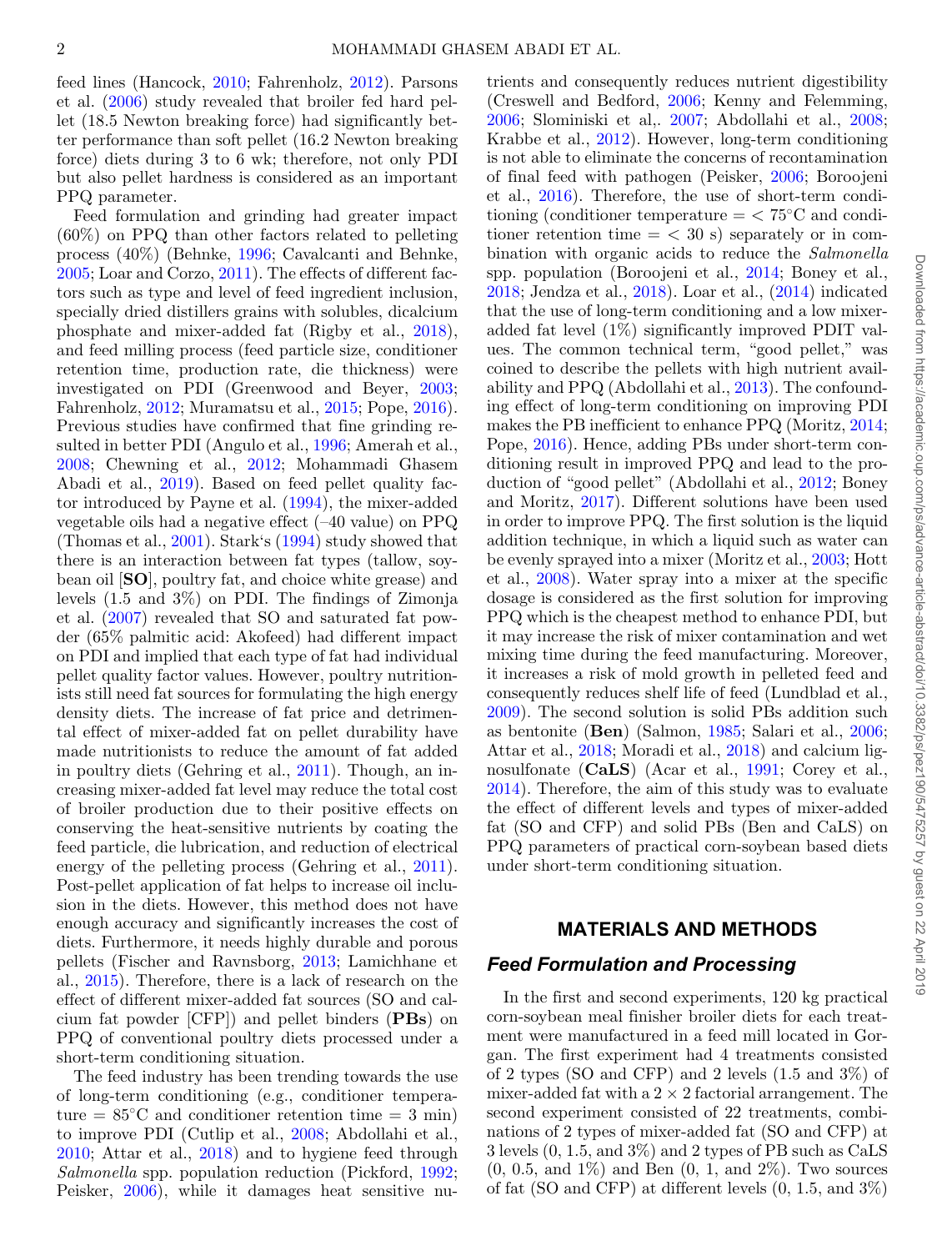<span id="page-2-0"></span>**Table 1.** Composition of finisher broiler diets with different levels and types of mixer-added fat.

|                                           | Mixer-added fat levels |          |          |          |          |  |  |
|-------------------------------------------|------------------------|----------|----------|----------|----------|--|--|
| Ingredient                                | $0\%$                  | $1.5\%$  | $1.5\%$  | $3\%$    | $3\%$    |  |  |
| Maize                                     | 70.36                  | 67.36    | 67.36    | 64.37    | 64.37    |  |  |
| Soybean meal 44\% CP                      | 26.05                  | 27.49    | 27.49    | 28.93    | 28.93    |  |  |
| Soybean oil                               | $\Omega$               | 1.5      | $\Omega$ | 3        | $\theta$ |  |  |
| Calcium fat powder $(CFP)^1$              | $\Omega$               | $\Omega$ | 1.5      | $\Omega$ | 3        |  |  |
| Dicalcium phosphate                       | 1.38                   | 1.42     | 1.42     | 1.46     | 1.46     |  |  |
| Limestone                                 | 0.94                   | 0.95     | 0.95     | 0.97     | 0.97     |  |  |
| Sodium hydrochloride                      | 0.25                   | 0.25     | 0.25     | 0.25     | 0.25     |  |  |
| Sodium bicarbonate                        | 0.12                   | 0.13     | 0.13     | 0.14     | 0.14     |  |  |
| Vitamin premix <sup>2</sup>               | 0.25                   | 0.25     | 0.25     | 0.25     | 0.25     |  |  |
| Mineral premix $3$                        | 0.25                   | 0.25     | 0.25     | 0.25     | 0.25     |  |  |
| L-Lys HCL                                 | 0.16                   | 0.14     | 0.14     | 0.13     | 0.13     |  |  |
| DL-Met                                    | 0.21                   | 0.22     | 0.22     | 0.23     | 0.23     |  |  |
| $L-Thr$                                   | 0.03                   | 0.03     | 0.03     | 0.02     | 0.02     |  |  |
| Calculated chemical analysis <sup>4</sup> |                        |          |          |          |          |  |  |
| AMEn poultry (kcal/kg as is)              | 2,955                  | 3,018    | 3,006    | 3.083    | 3,059    |  |  |
| Crude protein $(\%)$                      | 17.60                  | 17.98    | 17.98    | 18.36    | 18.36    |  |  |
| Calcium $(\%)$                            | 0.77                   | 0.79     | 0.93     | 0.81     | 1.08     |  |  |
| Available phosphor $(\%)$                 | 0.34                   | 0.35     | 0.35     | 0.35     | 0.35     |  |  |
| Digestible Lys $(\%)$                     | 0.91                   | 0.92     | 0.92     | 0.94     | 0.94     |  |  |
| Digestible Met+Cyc $(\%)$                 | 072                    | 0.73     | 0.73     | 0.75     | 0.75     |  |  |
| Digestible Thr $(\%)$                     | 0.59                   | 0.60     | 0.60     | 0.62     | 0.62     |  |  |

1Poultry specific calcium fat powder (AMEn: 8,000 kcal/kg, calcium: 10–12%, ether extract: 85%, Saturated

<sup>2</sup>Supplied per kg diet: vitamin A: 9,000 IU; vitamin D3: 2,000 IU; vitamin E: 18 IU; vitamin K3: 2 mg; vitamin B1: 1.8 mg; vitamin B2: 6.6 mg; vitamin B3: 10 mg; vitamin B5: 30 mg; vitamin B6: 3 mg; vitamin

 ${}^{3}$ Supplied per kg diet: Mn: 99.2 mg; Fe: 50 mg; Zn: 84.7 mg; Cu: 10 mg; I: 1 mg; Se: 0.2 mg; and choline:  $^{250}$  mg.  $^{4}\mbox{All}$  values are based on NIR analytical report of Evonik Nutrition & Care GmbH.

were used for producing 5 types of diets such as the diets without fat, the diets with SO at 2 levels (1.5, and 3%) and the diets with CFP at 2 levels (1.5 and 3%) (Table [1\)](#page-2-0). In the second experiment, different types of PBs (Ben: 0, 1, and 2% and CaLS: 0, 0.5, and 1%) were added to 5 diets to create 22 treatments. Poultry specific CFP (Persia fat, Qom, Iran) as a solid powder containing AMEn: 8,000 kcal/kg, calcium: 10–12%, ether extract: 85%, saturated fatty acid: 35%, unsaturated fatty acid: 65%, and glycerol: 10%. All ingredients were weighed and ground by a hammer mill (ASIAB industry factory, Tehran, Iran) with a 2.0-mm sieve screen. The batches were blended in a ribbon mixer (for dry mixing 180 s and wet mixing 90 s for SO). All PBs (activated sodium Ben: G-Bind (Paya Farayand, Khorasan Razavi, Iran) and CaLS: Borregaard (LignoTech, Umkomaas, South Africa)) were separately added on top of each batch of 120 kg and then mixed with a micromixer for 180 s. The mash feeds were processed in a single barrel  $(1.2 \times 0.45 \text{ m} = \text{length} \times \text{diameter})$  conditioner under short-term conditioning (10 s retention time, steam pressure of 80 PSI, discharge feed temperature of 65◦C, and moisture addition of 3% to the mash diet) and pelleted by a pellet press machine (FDSP SZLH32 model, Jiangsu, China) equipped with no relief die which had the compression ratio (die effective length to diameter ratio) equal to 10 (40:4 mm). The temperature of discharged feed from a pellet press was 5◦C higher than the one of conditioner feed output. The moisture of discharged feed from a counter-flow cooler was approximately 11%.

## *Physical Pellet Quality Analysis*

Five kilograms from middle parts of each batch of pelleted feeds was collected and sieved by 3.150 mm analytical sieves (Eckhardt DIN 4188, Hann, Germany) and kept on nylon bags for further physical quality tests. Four replicates recorded for all PPQ parameters except for pellet hardness with 12 replicates. PDIT values were measured by a Pfost Tumbling box (ASAE, [1997\)](#page-6-11). In brief, a test sample of 500 g intact pellet (without dust) was placed in a tumbling box. After tumbling for 10 min at 50 rpm in a dust-tight enclosure box, the samples were removed and sieved. The PDIT percentages were calculated by dividing the weight of intact pellet after tumbling by the weight of initial samples before tumbling (500 g) multiplied by 100. Holmen NHP 100 portable tester (Takpro Ltd, UK) was used for measuring PDIH. Briefly, a test sample of 100 g intact pellet (without dust) was placed in Holmen tester. After working for 60 s at 68 mba[r](#page-3-0) pressure, the sample was removed and sieved. The PDIT percentage was calculated by dividing the weight of intact pellet after tumbling by the weight of initial sample before tumbling (100 g) multiplied by 100. Pellet hardness (as Newton) was measured by Brookfield CT3 10,000 g texture analyzer (Middleborough) with a cylindrical probe number 3. Pellets with the same length size (1 cm) were selected, and then the texture analyzer machine was programed to compress the pellet diameter up to 2 mm. The speed of probe was adjusted at 1.5 mm/s. Pellet length was measured by the described method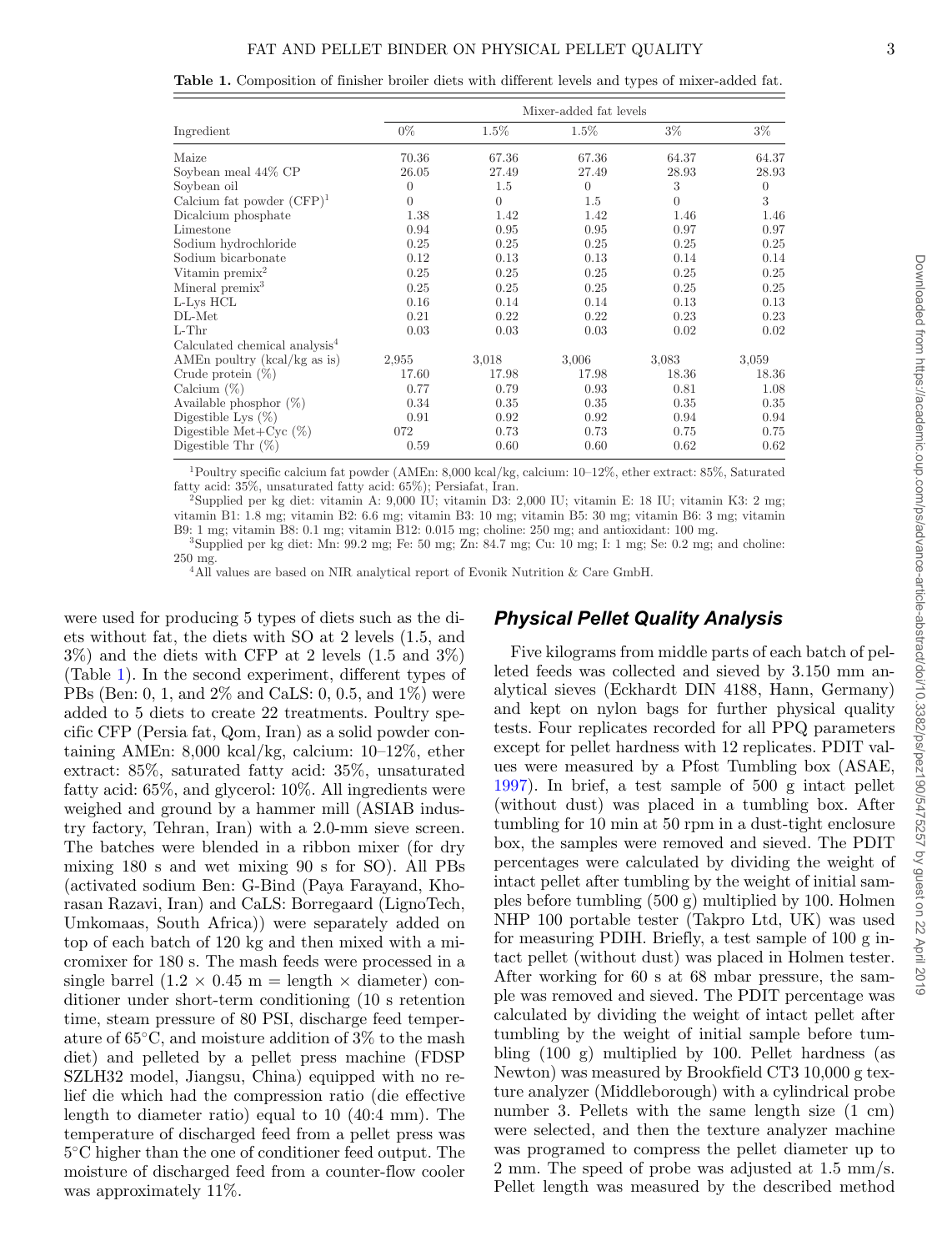<span id="page-3-0"></span>**Table 2.** The effect of 2 sources and levels of mixer-added fat on PPQ parameters.

| Item                              | PPQ parameters   |                          |                          |                                    |                                        |
|-----------------------------------|------------------|--------------------------|--------------------------|------------------------------------|----------------------------------------|
| Fat source                        | Fat level $(\%)$ | PDIT <sup>1</sup> $(\%)$ | PDIH <sup>2</sup> $(\%)$ | Pellet hardness <sup>3</sup> $(N)$ | Pellet length <sup>4</sup> (mg/pellet) |
| SO                                | 1.5              | $94.5^{\circ}$           | 68.9 <sup>b</sup>        | 31.5 <sup>b</sup>                  | 111 <sup>b</sup>                       |
| SO                                | 3                | $94.4^{\circ}$           | 56.9 <sup>c</sup>        | $24.1^\circ$                       | 93 <sup>c</sup>                        |
| CFP                               | 1.5              | 96.6 <sup>a</sup>        | 84.6 <sup>a</sup>        | $43.2^{\rm a}$                     | 121 <sup>a</sup>                       |
| CFP                               | 3                | 95.6 <sup>b</sup>        | 69.1 <sup>b</sup>        | $26.1^{\circ}$                     | 94 <sup>c</sup>                        |
| SEM <sup>5</sup>                  |                  | 0.13                     | 1.15                     | 0.94                               | 0.60                                   |
| Main effects                      |                  |                          |                          |                                    |                                        |
| Fat source                        |                  |                          |                          |                                    |                                        |
| SO                                |                  | 94.5                     | 62.9                     | 27.8                               | 102                                    |
| CFP                               |                  | 96.1                     | 76.8                     | 34.6                               | 107                                    |
| <b>SEM</b>                        |                  | 0.27                     | 2.36                     | 0.67                               | 1.25                                   |
| Fat level                         |                  |                          |                          |                                    |                                        |
|                                   | 1.5              | 95.6                     | 76.7                     | 37.3                               | 116                                    |
|                                   | 3                | 95.0                     | 63.0                     | 25.1                               | 93                                     |
|                                   | <b>SEM</b>       | 0.27                     | 2.36                     | 0.67                               | 1.25                                   |
| Probabilities, P<                 |                  |                          |                          |                                    |                                        |
| Fat source                        |                  | 0.001                    | 0.001                    | 0.001                              | 0.001                                  |
| Fat level                         |                  | 0.003                    | 0.001                    | 0.001                              | 0.001                                  |
| Fat source $\times$ fat level     |                  | 0.008                    | 0.05                     | 0.001                              | 0.001                                  |
| Coefficient of variation $(CV\%)$ |                  | 0.24                     | 2.85                     | 5.24                               | 1.00                                   |

<sup>a–c</sup>Different superscript letters indicate significant differences between treatments ( $P < 0.05$ ). <sup>1</sup>Pellet durability index (PDI) based on Pfost tumbling box, 4 replicates.

2Pellet durability index (PDI) based on Holmen NHP100, 4 replicates.

<sup>3</sup> Pellet hardness based on Brookfiled CT3, 12 replicates.

<sup>4</sup>Pellet length based on procedure of Winowiski [\(1995\)](#page-8-1), 4 replicates.<sup>5</sup>Standard error mean.

of Winowiski [\(1995\)](#page-8-1). Briefly, 10,000 mg of intact pellet was weighted, the numbers of full diameter (4 mm) pellet pieces were counted, and then the average weight per piece was calculated and expressed as mg per pellet.

## *Statistical Analysis*

All data were analyzed by Proc GLM procedure of SAS software [\(2004,](#page-8-11) SAS 9.1, Cary, NC). Four treatments were analyzed by the completely randomized design with  $2 \times 2$  factorial arrangement consisted of 2 fat sources and 2 fat levels. A total of 22 treatments were analyzed by a completely randomized design. Differences among treatments were investigated by Tukey's multiple comparison test at  $P < 0.05$ . The regression equation and Pearson correlation between PDIT and PDIH and contour plot figures were designed by Minitab18 statistical software (released for windows, State College, PA).

## **RESULTS**

The impact of different types and levels of mixeradded fat is shown in Table [2.](#page-3-0) Significant interactions  $(P < 0.05)$  between sources and levels of fat for all PPQ parameters were observed. Inspection of interactions revealed that the diets containing 1.5% CFP had the highest PPQ values compared to other treatments. The diets containing  $3\%$  CFP had higher ( $P < 0.05$ ) PDI than the diets containing 3% SO (95.6 vs. 94.4% PDIT and 69.1 vs. 56.9% PDIH). The effect of different types and levels of mixer-added fat and PBs is shown in Table [3.](#page-4-0) Compared to control group (without Ben),

increasing Ben level improved (*P* < 0.05) PDIH and pellet hardness values of the diets containing 1.5% SO and improved  $(P < 0.05)$  only pellet hardness of the diets containing 1.5% CFP. Increasing Ben levels from 1 to 2% in the diets with 3% SO and CFP cannot prevent PDI reduction. The diets containing 1.5% CFP with or without Ben had no significant PDI difference with each other. Significant PDIT differences  $(P < 0.05)$  were observed between 1.5% CFP diets with 2% Ben and no mixer-added fat diets with 2% Ben.

In general, the significant correlation  $(P < 0.05)$  was found between PDIT and PDIH data  $(r = 76.3\%)$  and the linear regression equation was: PDIT  $(\%) = 88.413$  $+$  0.088 PDIH (%) (R<sup>2</sup> = 58.2%, P < 0.05). Moreover, the diets containing 1.5% CFP (1 and 2% Ben) and 3% SO (0.5% CaLS) had the hardest pellet texture among the rest of treatments  $(P < 0.05)$ . Furthermore, pellet length values of the diets containing 3% SO (0.5% CaLS) had the heaviest pellet weight (144 mg/pellet) compared to other treatments. Therefore, based on 3 PPQ parameters (PDIT, PDIH, and pellet hardness), the best treatment was the diet containing 1.5% CFP (2% Ben). However, according to PDIH, pellet hardness, and pellet length, the top treatment was the diet containing 3% SO (0.5% CaLS). For pellet hardness and pellet length parameters, there was not a significant difference between the diets containing 1.5% CFP (0 and 2% Ben).

The relationship between a response variable (PDIT) and 2 predictor variables (2 types of mixer-added fat and PBs) was analyzed using a graphical technique of contour plot (Figures [1](#page-4-1) to [4\)](#page-5-0). The different levels of Ben in diets containing 1.5 to 3.0% SO were unable to create PDIT values up to 96% (Figure [1\)](#page-4-1). However,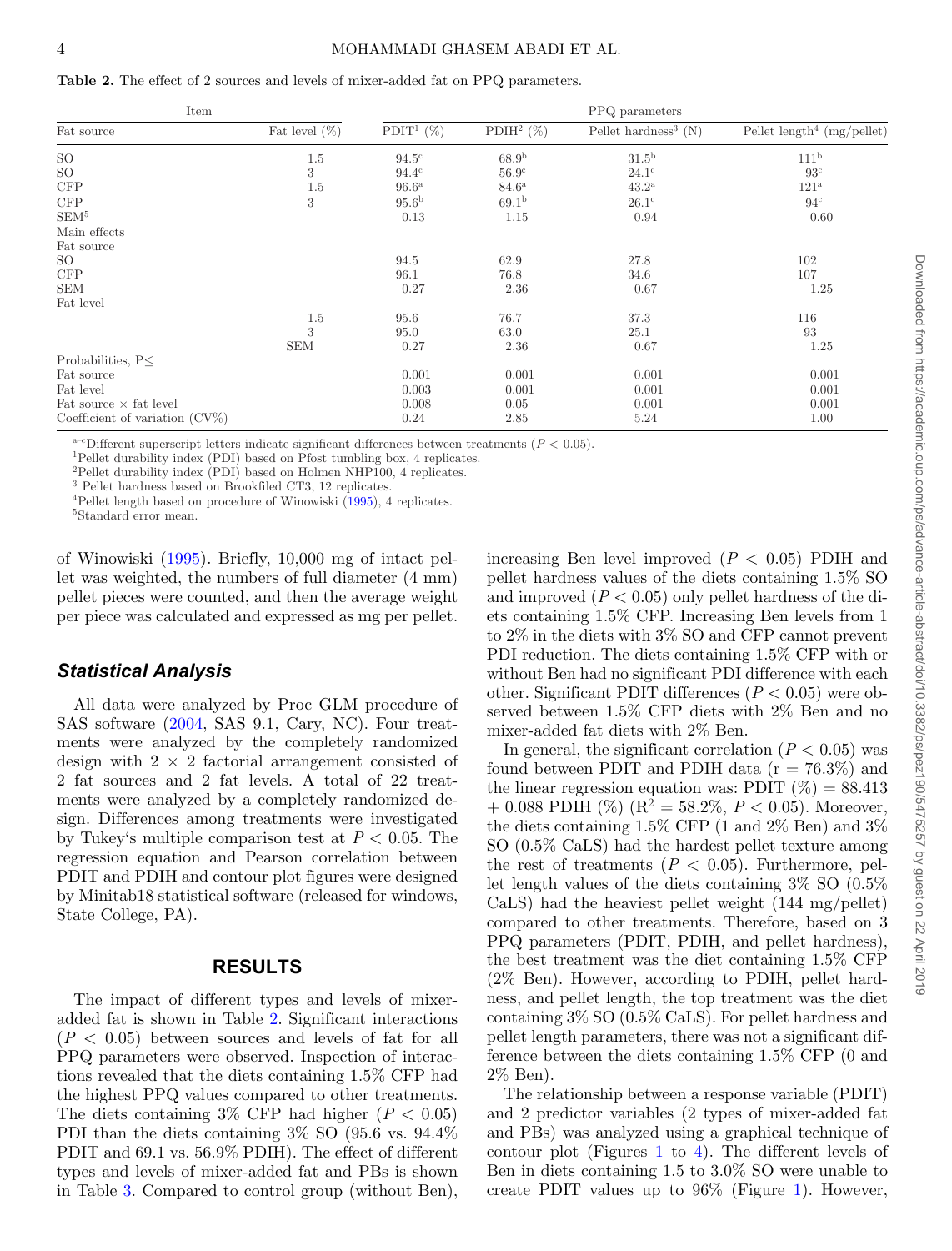<span id="page-4-0"></span>**Table 3.** The effect of types and levels of mixer-added fat and PBs on PPQ parameters.

| Treatment arrangement       |                                     |                |                 | PDIT <sup>1</sup> $(\%)$ | PDIH <sup>2</sup> $(\%)$ | Pellet hardness <sup>3</sup> $(N)$   | Pellet length <sup>4</sup> (mg/pellet) |
|-----------------------------|-------------------------------------|----------------|-----------------|--------------------------|--------------------------|--------------------------------------|----------------------------------------|
| Fat type                    | Fat level $(\%)$                    | PB type $(\%)$ | PB level $(\%)$ |                          |                          |                                      |                                        |
| Without                     | $\theta$                            | $\theta$       | $\overline{0}$  | $94.73$ <sup>f,g</sup>   | $59.16^{\rm h}$          | $32.52^{f,g}$                        | $110.96$ <sup>f,g</sup>                |
| Without                     | $\theta$                            | Ben            | $\overline{2}$  | $96.00^{b,c,d}$          | $82.86^{\rm a,b,c}$      | $40.63^{b,c,d}$                      | $123.23^{c,d}$                         |
| SO.                         | 1.5                                 | $\Omega$       | $\Omega$        | $94.53^{f,g}$            | 68.96 <sup>g</sup>       | 31.51 <sup>g</sup>                   | $111.86$ <sup>f,g</sup>                |
| SO.                         | 3                                   | $\Omega$       | $\Omega$        | $94.46^{\rm g}$          | 56.90 <sup>h</sup>       | $24.12^{\rm h}$                      | $93.06^{\rm i}$                        |
| $\rm SO$                    | $1.5\,$                             | Ben            |                 | $94.66$ <sup>f,g</sup>   | $74.10^{e,f}$            | $40.24^{\text{c,d}}$                 | $114.36^{\text{e,f}}$                  |
| SO.                         | $1.5\,$                             | Ben            | $\overline{2}$  | $95.26^{\text{d,e,f}}$   | $80.43^{b,c,d}$          | $45.15^{\rm b}$                      | $113.73^{e,f}$                         |
| $\rm SO$                    | 3                                   | Ben            |                 | $95.33^{d,e,f}$          | 65.73g                   | $33.29^{\mathrm{f,g}}$               | 106.00 <sup>h</sup>                    |
| <b>SO</b>                   | 3                                   | Ben            | $\overline{2}$  | $89.73^{j}$              | $22.20^{k}$              | $24.32^{\rm h}$                      | $87.03^{j}$                            |
| SO.                         | 1.5                                 | CaLS           | $0.5\,$         | $93.33^{\rm h}$          | $76.73^{d,e}$            | $17.74^{\rm i}$                      | $109.03^{g,h}$                         |
| $\rm SO$                    | $1.5\,$                             | CaLS           |                 | $94.93^{e,f,g}$          | $78.73^{c,d,e}$          | $9.54^{\rm i}$                       | 126.93c                                |
| SO.                         | 3                                   | CaLS           | 0.5             | $96.26^{a,b,c}$          | $85.73^{\rm a}$          | 53.50 <sup>a</sup>                   | $144.63^{\rm a}$                       |
| $\rm SO$                    | 3                                   | CaLS           |                 | $91.73^{\rm i}$          | $38.40^{\rm i}$          | 31.00 <sup>g</sup>                   | $96.43^{\rm i}$                        |
| CFP                         | 1.5                                 | $\theta$       | $\Omega$        | $96.66^{a,b}$            | $84.60^{a,b}$            | $43.24^{b,c}$                        | 121.36 <sup>d</sup>                    |
| CFP                         | 3                                   | $\Omega$       | $\Omega$        | $95.66^{\mathrm{c,d,e}}$ | $69.13^{f,g}$            | $26.11^{\rm h}$                      | 94.00 <sup>i</sup>                     |
| $\ensuremath{\mathsf{CFP}}$ | $1.5\,$                             | Ben            |                 | $96.26^{a,b,c}$          | $84.53^{a,b}$            | $53.49^{\mathrm{a}}$                 | $133.12^{\rm b}$                       |
| $\ensuremath{\mathsf{CFP}}$ | $1.5\,$                             | Ben            | $\overline{2}$  | $96.86^{\rm a}$          | $86.13^{\rm a}$          | $55.80^{\rm a}$                      | $126.03^c$                             |
| $\ensuremath{\mathsf{CFP}}$ | 3                                   | Ben            |                 | $90.06^{j}$              | 19.20 <sup>k</sup>       | $36.24^{\text{d,e,f}}$               | $78.53^{\rm k}$                        |
| CFP                         | 3                                   | Ben            | $\overline{2}$  | $91.60^{\rm i}$          | $29.70^{j}$              | 25.20 <sup>h</sup>                   | $96.33^{i}$                            |
| $\ensuremath{\mathsf{CFP}}$ | 1.5                                 | CaLS           | 0.5             | $95.20^{\text{d,e,f,g}}$ | 75.06 <sup>e</sup>       | $35.38^{\text{e,f,g}}$               | $116.10^e$                             |
| CFP                         | $1.5\,$                             | CaLS           |                 | $88.40^{k}$              | 66.82 <sup>g</sup>       | $25.03^{\rm h}$                      | $110.87$ <sup>f,g</sup>                |
| CFP                         | 3                                   | CaLS           | 0.5             | $95.00^{\mathrm{e,f,g}}$ | 59.16 <sup>h</sup>       | $32.34$ <sup>f,g</sup>               | $96.26^{\rm i}$                        |
| $\ensuremath{\mathsf{CFP}}$ | 3                                   | CaLS           |                 | $94.60$ <sup>f,g</sup>   | $65.60$ <sup>g</sup>     | $39.17^{\text{c},\text{d},\text{e}}$ | 109.03 <sup>g,h</sup>                  |
| SEM <sup>5</sup>            |                                     |                |                 | 0.13                     | 0.80                     | 0.75                                 | 0.60                                   |
| $P$ -value                  |                                     |                |                 | < 0.0001                 | < 0.0001                 | < 0.0001                             | < 0.0001                               |
|                             | Coefficient of variation (CV $\%$ ) |                |                 | 0.29                     | 2.46                     | 4.37                                 | 1.10                                   |

<sup>a–k</sup>Different superscript letters indicate significant differences between retirements ( $P < 0.05$ ). <sup>1</sup>Pellet durability index (PDI) based on Pfost tumbling box, 4 replicates.

2Pellet durability index (PDI) based on Holmen NHP100, 4 replicates.

3Pellet hardness based on Brookfiled CT3, 12 replicates.

 $^4\!$  Pellet length based on procedure of Winowiski [\(1995\)](#page-8-1), 4 replicates.  $^5\!S\!tandard$  error mean.

<span id="page-4-1"></span>

**Figure 1.** The contour plot of different levels of Ben and SO on PDIT %.

these PDIT values were achieved by the diets with 1.5 to 2.50% CFP without any Ben (Figure [2\)](#page-4-2). Regarding to an interaction between different levels of mixer-added fat and CaLS, the highest PDIT value  $(>96\%)$  was obtained by the diets containing 3% SO with the range of 0.21 up to 0.56 CaLS (Figure [3\)](#page-5-1). Moreover, adding 0.5% CaLS to the diets containing less than 2.86% SO reduced the PDIT value to lower than 96%. PDIT values up to 96% were achieved by the diets with 1.5 to 2.50% CFP without any CaLS (Figure [4\)](#page-5-0). However, in the diets with the same levels of CFP, adding up to 0.38% CaLS reduced the PDIT (93 to 96%).

<span id="page-4-2"></span>

**Figure 2.** The contour plot of different levels of Ben and CFP on PDIT %.

## **DISCUSSION**

As expected, the types and levels of mixer-added fat had a different significant effect on PPQ parameters. As the levels of SO increased in the diets without PB, all PPQ parameters except the PDIT values were significantly decreased  $(P < 0.05)$ . Adding 1.5% CFP increased PDI in comparison to the control diet (without mixer-added fat and PB). PDIT reduction was observed in the diets containing 3% CFP without PB in comparison to the diets containing 1.5% CFP without PB. Increasing SO and CFP levels from 1.5 to 3% in diets without PB decreased PDIH by 12 percentage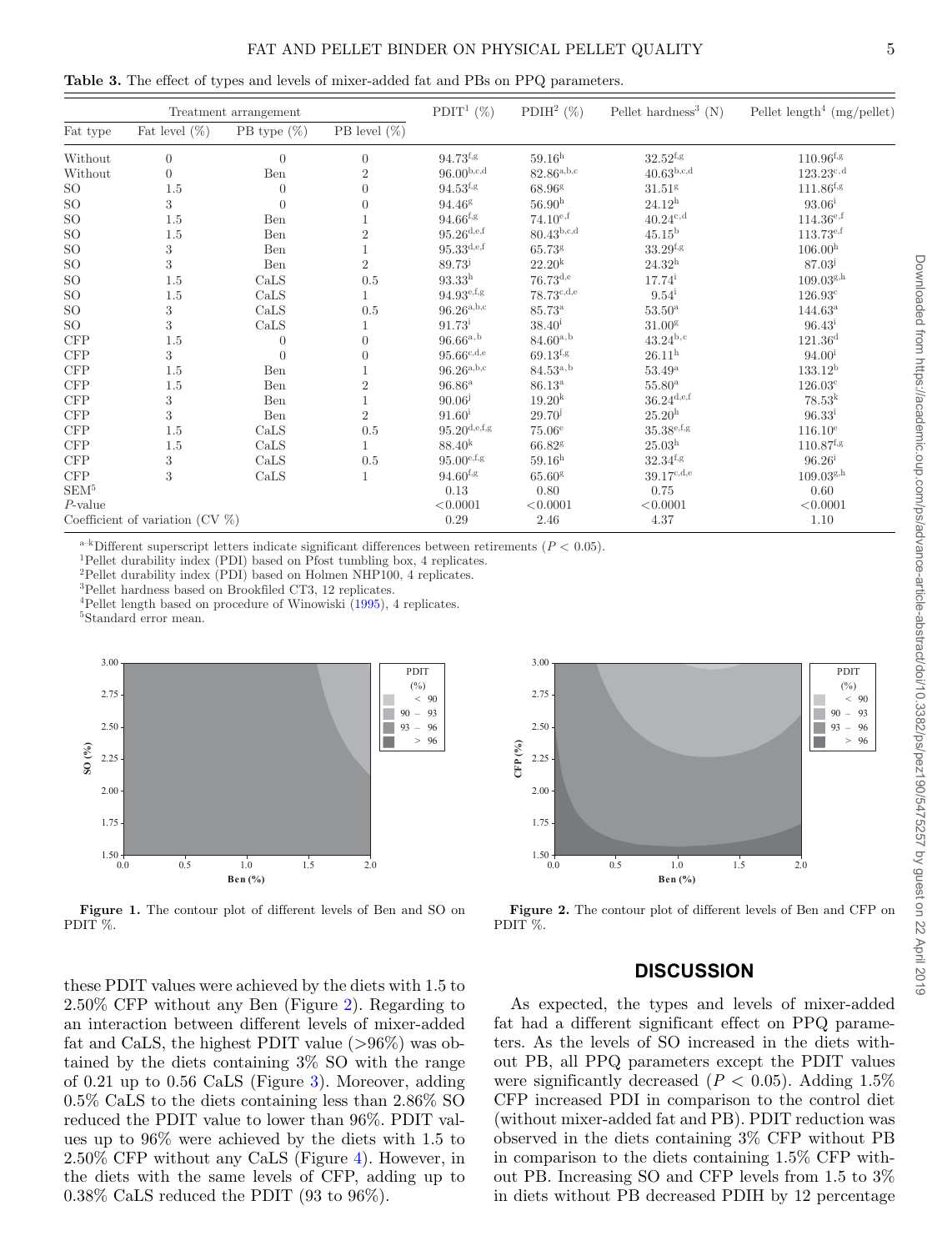<span id="page-5-1"></span>

**Figure 3.** The contour plot of different levels of CaLS and SO on PDIT %.

<span id="page-5-0"></span>

**Figure 4.** The contour plot of different levels of CaLS and CFP on PDIT %.

points and 15 percentage points, respectively. Our results were consistent with Pope [\(2016\)](#page-8-3), who indicated that increasing SO levels from 1.5 to 3% reduced PDIH to 21 percentage points. In addition, Loar et al. [\(2014\)](#page-7-26) observed a significant reduction of PDIT (13 percentage points) as the mixer-added fat level increased from 1 to 2.18%. Although Cavalcanti and Behnke [\(2005\)](#page-7-8) indicated that increasing SO reduced starch gelatinization, Muramatsu et al. [\(2014\)](#page-7-33) reported that starch gelatinization increased quadratically up to 3.5% SO. However, the results of previous studies (Moritz et al., [2003;](#page-7-28) Svihus et al., [2004;](#page-8-12) Zimonja, [2009\)](#page-8-13) imply that starch gelatinization is not the major contributor to PPQ. Cavalcanti and Behnke [\(2005\)](#page-7-8) denote that higher oil inclusion reduces frictional heat through reduction of compression forces and consequent flow of plasticized material over each other within the die orifice.

Some authors (Kersten et al., [2005;](#page-7-34) Kaliyan and Morey, [2009\)](#page-7-35) reported that there are 5 binding mechanisms or adhesive forces for PPQ: 1) attraction forces between solid particles (molecular, electrostatic, and magnetic forces), 2) interlocking bound (produce from fiber, flat-shape, and bulky particles), 3) solid bridges (due to crystallization of some ingredients, chemical reaction, hardening of PBs, and solidification of melted components which mainly happens after cooling process), 4) interfacial and capillary pressure (mutual attraction of particles from surface tension of liquid bridges, due to the presence of free moisture between particles), and 5) adhesion and cohesion forces (produce from addition of highly viscous PBs such as sugar beet molasses). Our finding showed that CFP had a positive effect on PDIT in comparison to SO in diets without PB. These results were congruent with Zimonja et al. [\(2007\)](#page-8-7), who evaluated 2 types of mixer-added fat (SO and saturated fat powder contains 65% palmitic acid: Akofeed) and 2 levels (2.5 or 5% mixer-added fat) on PDI of broiler diet. These authors explained that the inclusion of Akofeed fat increased starch gelatinization and improved PDI results against SO. It has been proved that SO creates layer-barrier problems and consequently reduces starch granules gelatinization, while a relatively higher melting point of CFP than SO allows penetration of steam into feed component before it melts (Zimonja et al., [2007\)](#page-8-7). In fact, the creation of solid bridges as one of the binding mechanisms probably enhanced the PPQ of the diets containing CFP (Kaliyan and Morey, [2009\)](#page-7-35). In line with previous research (Groesbeck et al., [2008;](#page-7-36) Tavernari et al., [2013\)](#page-8-14), the presence of glycerol in CFP (approximately 10%) which acts as emulsifier or surfactant can improve PDIT. Recently, Cheah et al. [\(2017\)](#page-7-37) revealed that the addition of synthetic glycerol (0.05% in the diet) as an emulsifier significantly enhances moisture content of discharged feed at a conditioner  $(P < 0.0011)$ , feed starch gelatinization  $(P < 0.0001)$ , and PDIT. Therefore, it seems that CFP possesses emulsifier properties compared to SO-based diets which reduce layer-barrier problem and probably leads to better starch gelatinization.

Fragmentation and abrasion are 2 phenomena that reduced PPQ (Thomas and van der Poel, [1996\)](#page-8-2). PDI is one of PPQ parameters used for evaluation of abrasion and fracture of pellet into smaller particles and fines at the fracture area (Muramatsu et al., [2015\)](#page-7-11). The CV and PDI difference between PDIT and PDIH (Tables [2](#page-3-0) and [3\)](#page-4-0) confirmed that Holmen tester creates a harsher challenge than Pfost method (Winowiski, [1998\)](#page-8-15). Pope [\(2016\)](#page-8-3) indicated that Pfost and Holmen testers simulate and mimic feed delivery system in the United States and Europe, respectively. Indeed, these methods were specifically designed based on different feed transportation situation from feed mills to farms in Europe and the United States (Pope, [2016\)](#page-8-3). However, it is generally believed that the Pfost method leads to superior results than the Holmen tester and also has a close relationship with actual fine percentage produced by farm feed lines (Hancock, [2010;](#page-7-2) Fahrenholz, [2012\)](#page-7-6). Moreover, some researchers (Salas-Bringas et al. [2007;](#page-8-16) Singh et al., [2014\)](#page-8-17) reported Holmen NHP100 tester as an unreliable device. Salas-Bringas et al. [\(2007\)](#page-8-16) mentioned that the most portion of dust remains inside the apparatus since it has one strainer and unable to describe the PPQ after a long transportation. Furthermore, pellets should have sufficient pellet hardness to avoid pellet break down due to pressure in bulk bins during storage (Major, [1984\)](#page-7-38). Thus, precise PPQ evaluation needs both parameters (PDIT and pellet hardness).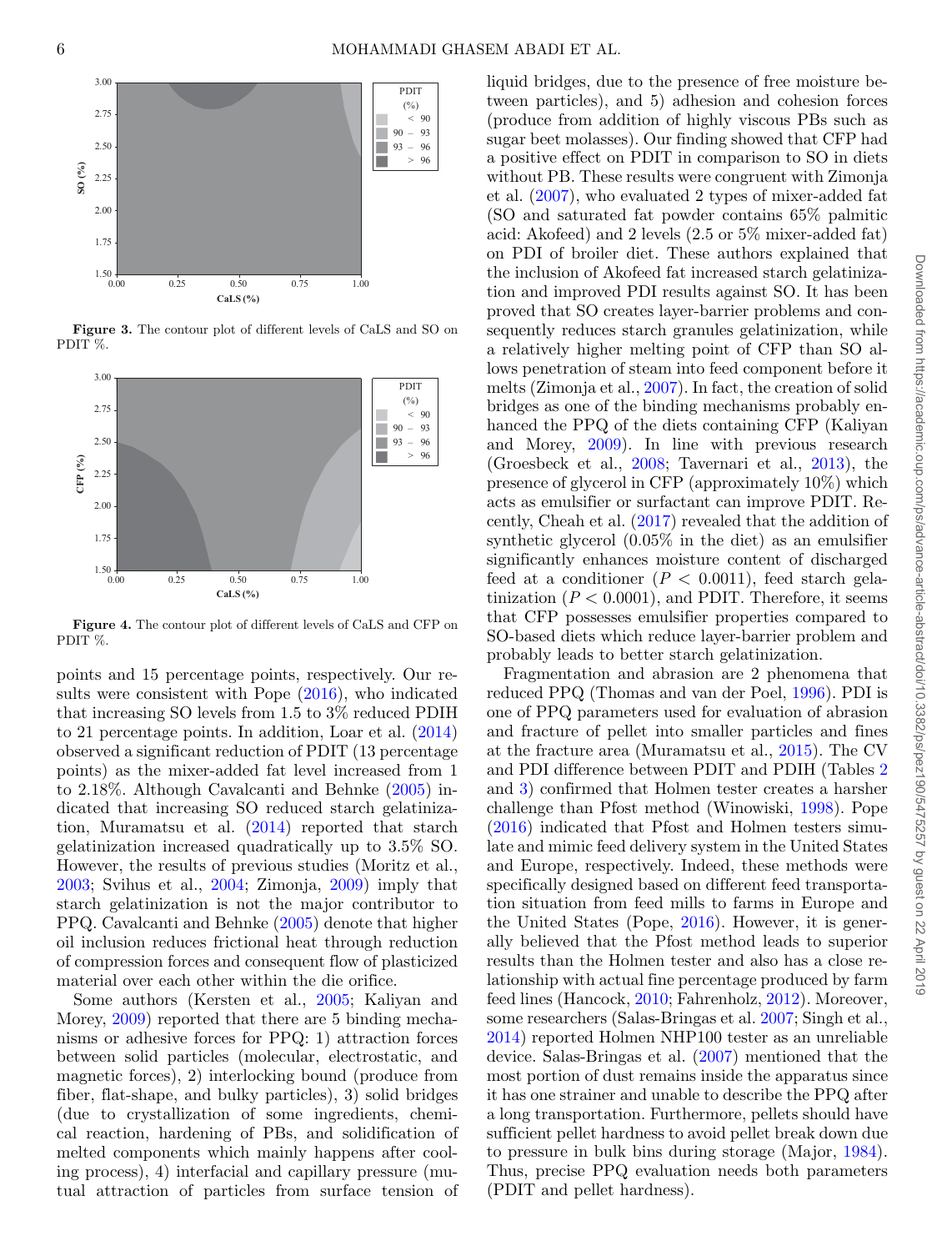Our results indicate that 2% Ben in the diets with high fat level is not sufficient to prevent PDI reduction. In fact, Ben has a water holding capacity and volume increasing properties (Moran, [1989\)](#page-7-39) which increases PDI (Moradi et al., [2018\)](#page-7-31). Attar et al. [\(2018\)](#page-6-5) suggested that a higher dosage of Ben  $(>1.5\%)$  may be required in a commercial situation in high energy density diets such as broiler finisher diets.

The diets containing 3% SO and 0.5% CaLS had the highest PDIH, pellet hardness, and pellet length values. Our results showed that addition of 0.5% CaLS improved PDIH by 28 percentage points in 3% SO diets and only 7 percentage points in 1.5% SO diets in comparison to the diets without CaLS. This finding was compatible with Pope [\(2016\)](#page-8-3), who reported the greater impact of 0.5% CaLS in diets containing 3% SO than 1.5% SO (22 percentage points improvement in PDIH vs*.* 11 percentage points). The reason of ineffectiveness of CaLS on enhancing PPQ of diets with different levels of CPF in comparison to control diets (0% PB) is unclear. However, it seems that repulsive forces between calcium ions of solid particles may interfere with each other or water absorption competition exists between these substances when the feed passes through the conditioner.

Furthermore, Corey et al. [\(2014\)](#page-7-32) reported that inclusion of 0.5 and  $1\%$  CaLS to the diets containing  $1\%$ SO had no significant effect on PDI compared to control group. However, addition of 0.5% CaLS to the diets containing 3% SO improved PPQ (Corey et al., [2014;](#page-7-32) Wamsley and Moritz, [2014;](#page-8-18) Pope, [2016\)](#page-8-3). Pope [\(2016\)](#page-8-3) indicated that the impact of 0.5% CaLS was magnificent under marginal pelleting condition like short-term conditioning. CaLS is a water-soluble powder, which is able to penetrate into the hydrophobic layer of feed particles and induce enough hydrogen bonding at the outer surface of the pellet (Pope, [2016\)](#page-8-3). The contour plot (Figure [3\)](#page-5-1) showed that the optimum BP properties of CaLS were observed from 2.86% SO, whereas Winowiski [\(2015\)](#page-8-19) revealed that addition of 0.5% CaLS can prevent negative impact of 2% mixer-added fat on PPQ. The different responses of each PB to various ranges of SO and CFP disclosed that PBs should be chosen in accordance with types and levels of mixeradded fat.

#### **CONCLUSION**

This study showed a positive role of adding 1.5% CFP in diets without PB in comparison to different levels of SO on all PPQ parameters. The diets containing 3% SO and 0.5% CaLS had the best PPQ values (based on PDIH, pellet hardness, and pellet length parameters). Based on PDIT, PDIH, and pellet hardness parameters, the best treatment was 1.5% CFP with 2% Ben. On the other hand, in respect to economical assessment of broiler diets and practical fat dosage used in feed manufactures (1.5% mixer-added fat), it is possible to achieve an optimum PDI value (based on PDIT and PDIH) by using only 1.5% CFP. In conclusion, the current study suggested that selection of PB should be based on type and level of mixer-added fat sources, particularly in short-term conditioning condition.

## **ACKNOWLEDGMENTS**

We are thankful for the laboratory facility provided by the University of Tehran. We acknowledge the technical assistance of Mr. Esfehani, Mr. Roshan and Mr. Zamaninejad. We also extend our appreciation to Tom Winowiski from Borregaard LignoTech for practical recommendation, and Joachim Brufau, Enric Steve-Garcia and Borja Vila from IRTA for the methodological point of view in this project.

## **REFERENCES**

- <span id="page-6-0"></span>Abdollahi, M. R., V. Ravindran, and B. Svihus. 2013. Pelleting of broiler diets: an overview with emphasis on pellet quality and nutritional value. Anim. Feed Sci. Technol. 179:1–23.
- <span id="page-6-6"></span>Abdollahi, M., V. Ravindran, T. Wester, G. Ravindran, and D. Thomas. 2008. Broiler performance is adversely affected by higher pelleting temperatures. Proc. Nutri. Soc. NZ. 33:153–158.
- <span id="page-6-4"></span>Abdollahi, M. R., V. Ravindran, T. J. Wester, G. Ravindran, and D. V. Thomas. 2010. Influence of conditioning temperature on performance, apparent metabolisable energy, ileal digestibility of starch and nitrogen and the quality of pellets, in broiler starters fed maize- and sorghum-based diets. Anim. Feed Sci. Technol. 162:106–115.
- <span id="page-6-8"></span>Abdollahi, M. R., V. Ravindran, T. J. Wester, G. Ravindran, and D. V. Thomas. 2012. Effect of improved pellet quality from the addition of a pellet binder and/or moisture to a wheat-based diet conditioned at two different temperatures on performance, apparent metabolisable energy and ileal digestibility of starch and nitrogen in broilers. Anim. Feed Sci. Technol. 175:150–157.
- <span id="page-6-10"></span>Acar, N., E. T. Moran, Jr, W. H. Revington, and S. F. Bilgili. 1991. Effect of improved pellet quality from using a calcium lignosulfonate binder on performance and carcass yield of broilers reared under different marketing schemes. Poult. Sci. 70:1339–1344.
- <span id="page-6-2"></span>Angulo, E., J. Brufau, and E. Esteve-Garcia. 1996. Effect of a sepiolite product on pellet durability in pig diets differing in particle size and in broiler starter and finisher diets. Anim. Feed Sci. Technol. 63:25–34.
- <span id="page-6-3"></span>Amerah, A. M., V. Ravindran, R. G. Lentle, and D. G. Thomas. 2008. Influence of feed particle size on the performance, energy utilization, digestive tract development, and digesta parameters of broiler starters fed wheat-and corn-based diets. Poult. Sci. 87:2320–2328.
- <span id="page-6-11"></span>ASAE. 1997. Cubes, Pellets, and Crumbles: Definitions and Methods for Determining Density, Durability, and Moisture Content. ASAE Standard S269.4. American Society of Agricultural and Biological Engineers, St. Joseph, MI.
- <span id="page-6-5"></span>Attar, A., H. Kermanshahi, and A. Golian. 2018. Effects of conditioning time and sodium bentonite on pellet quality, growth performance, intestinal morphology and nutrient retention in finisher broilers. Br. Poult. Sci. 59:190–197.
- <span id="page-6-1"></span>Behnke, K. C. 1996. Feed manufacturing technology: current issues and challenges. Anim. Feed Sci. Technol. 62:49–57.
- <span id="page-6-7"></span>Boney, J. W., J. Jaczynski, J. L. Weidhaas, A. N. Bergeron, and J. S. Moritz. 2018. The effects of steam conditioning and antimicrobial inclusion on feed manufacturing and inactivation of Enterococcus faecium, a Salmonella surrogate. J. Appl. Poult. Res. [https://doi.org/10.3382/japr/pfy052.](https://doi.org/10.3382/japr/pfy052)
- <span id="page-6-9"></span>Boney, J. W., and J. S. Moritz. 2017. The effects of Spirulina algae inclusion and conditioning temperature on feed manufacture, pellet quality, and true amino acid digestibility. Anim. Feed Sci. Technol. 224:20–29.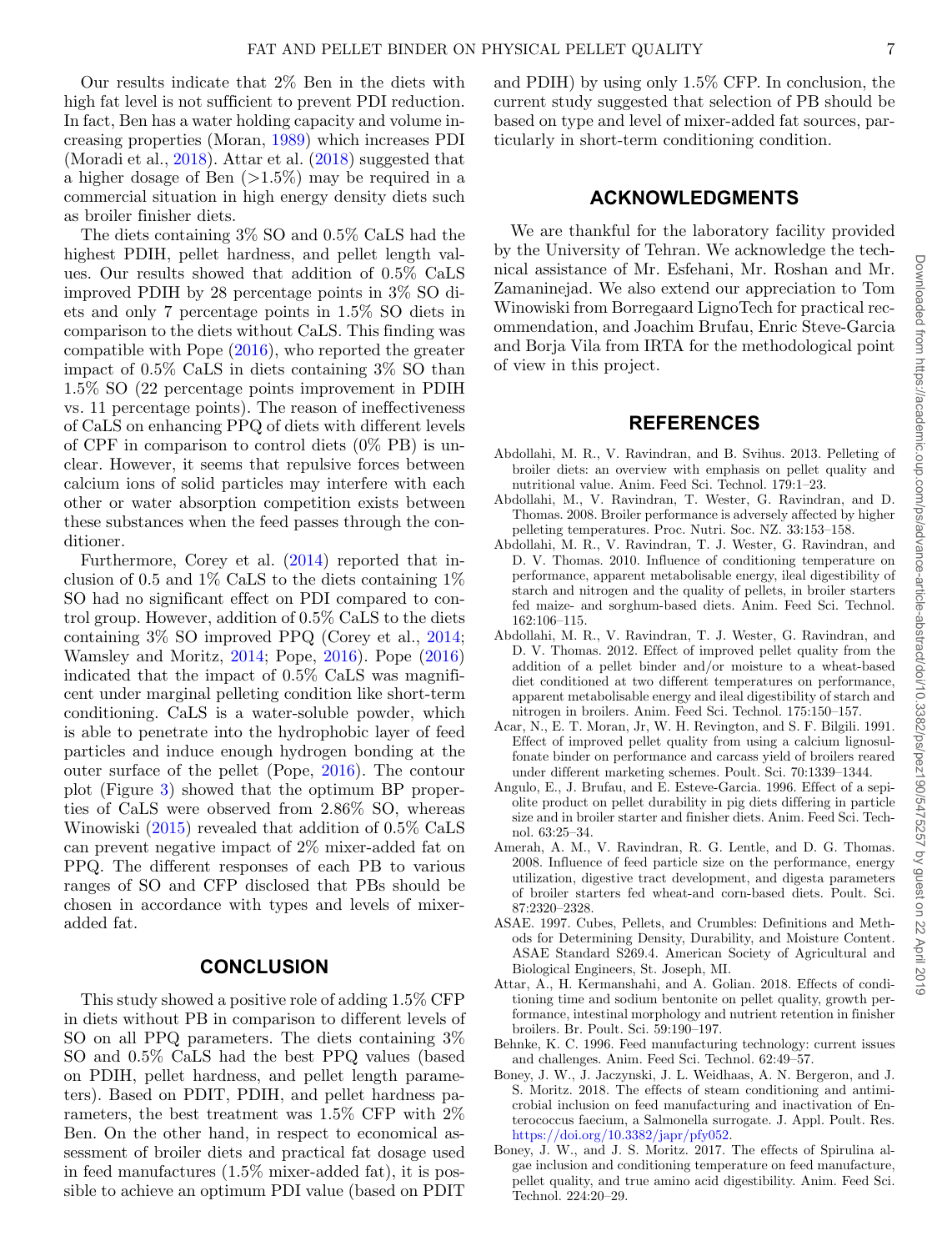- <span id="page-7-24"></span>Boroojeni, F. G., A. Mader, F. Knorr, I. Ruhnke, I. Röhe, A. Hafeez, K. Männer, and J. Zentek. 2014. The effects of different thermal treatments and organic acid levels on nutrient digestibility in broilers. Poult. Sci. 93:1159–1171.
- <span id="page-7-23"></span>Boroojeni, F. G., B. Svihus, H. G. von Reichenbach, and J. Zentek. 2016. The effects of hydrothermal processing on feed hygiene, nutrient availability, intestinal microbiota and morphology in poultry—A review. Anim. Feed Sci. Technol. 220:187–215.
- <span id="page-7-8"></span>Cavalcanti, W. B., and K. C. Behnke. 2005. Effect of composition of feed model systems on pellet quality: a mixture experimental approach. II. Cereal Chem. 82:462–467.
- <span id="page-7-12"></span>Chewning, C. G., C. R. Stark, and J. Brake. 2012. Effects of particle size and feed form on broiler performance. J. Appl. Poult. Res. 21:830–837.
- <span id="page-7-37"></span>Cheah, Y. S., T. C. Loh, H. Akit, and S. Kimkool. 2017. Effect of synthetic emulsifier and natural biosurfactant on feed process and quality of pelletized feed in broiler diet. Rev. Bras. Cienc. Avic. 19:23–34.
- <span id="page-7-32"></span>Corey, A. M., K. G. S. Wamsley, T. S. Winowiski, and J. S. Moritz. 2014. Effects of calcium lignosulfonate, mixer-added fat, and feed form on feed manufacture and broiler performance1. J. Appl. Poult. Res. 23:418–428.
- <span id="page-7-3"></span>Corzo, A., L. Mejia, and R. E. Loar. 2011. Effect of pellet quality on various broiler production parameters. J. Appl. Poult. Res. 20:68–74.
- <span id="page-7-20"></span>Creswell, D., and M. Bedford. 2006. High pelleting temperatures reduce broiler performance. Proc. Aust. Poult. Sci. Symp. 18: 1–6.
- <span id="page-7-17"></span>Cutlip, S. E., J. M. Hott, N. P. Buchanan, A. L. Rack, J. D. Latshaw, and J. S. Moritz. 2008. The effect of steam-conditioning practices on pellet quality and growing broiler nutritional value. J. Appl. Poult. Res. 17:249–261.
- <span id="page-7-6"></span>Fahrenholz, A. C. 2012. Evaluating factors affecting pellet durability and energy consumption in a pilot feed mill and comparing methods for evaluating pellet durability. Doctoral thesis, Kansas State University. [http://krex.k-state.edu/dspace/bitstream/](http://krex.k-state.edu/dspace/bitstream/handle/2097/13633/AdamFahrenholz2012.pdf;sequence=3) [handle/2097/13633/AdamFahrenholz2012.pdf;sequence=3.](http://krex.k-state.edu/dspace/bitstream/handle/2097/13633/AdamFahrenholz2012.pdf;sequence=3)
- <span id="page-7-15"></span>Fischer, N., and G. Ravnsborg. 2013. Nutrition *vs*. production in the plant. Proc. West. Nutri. Conf. Processing, Performance and Profit. Saskatoon, Saskatchewan, Canada. 34:97–100.
- <span id="page-7-14"></span>Gehring, C. K., K. G. S. Lilly, L. K. Shires, K. R. Beaman, S. A. Loop, and J. S. Moritz. 2011. Increasing mixer-added fat reduces the electrical energy required for pelleting and improves exogenous enzyme efficacy for broilers. J. Appl. Poult. Res. 20:75–89.
- <span id="page-7-10"></span>Greenwood, M. W., and R. S. Beyer. 2003. Effect of feed manufacturing practices on nutrient availability and feed quality. Proc. Ann. Carol. Poult. Nutri. Conf. 30:7–16.
- <span id="page-7-36"></span>Groesbeck, C. N., L. J. McKinney, J. M. DeRouchey, M. D. Tokach, R. D. Goodband, S. S. Dritz, J. L. Nelssen, A. W. Duttlinger, A. C. Fahrenholz,, K. C., and Behnke. 2008. Effect of crude glycerol on pellet mill production and nursery pig growth performance. J. Anim. Sci. 86:2228–2236.
- <span id="page-7-2"></span>Hancock, C. J. 2010. Impact of feed form and nutrient distribution in an automated commercial broiler feeding system. Master dissertation, Kansas State University. [http://krex.k-state.edu/dspace/](http://krex.k-state.edu/dspace/bitstream/handle/2097/7046/ChrisHancock2010.pdf?sequence=1&isAllowed=y) [bitstream/handle/2097/7046/ChrisHancock2010.pdf?sequence=](http://krex.k-state.edu/dspace/bitstream/handle/2097/7046/ChrisHancock2010.pdf?sequence=1&isAllowed=y) [1&isAllowed=y.](http://krex.k-state.edu/dspace/bitstream/handle/2097/7046/ChrisHancock2010.pdf?sequence=1&isAllowed=y)
- <span id="page-7-29"></span>Hott, J. M., N. P. Buchanan, S. E. Cutlip, and J. S. Moritz. 2008. The effect of moisture addition with a mold inhibitor on pellet quality, feed manufacture, and broiler performance. J. Appl. Poult. Res. 17:262–271.
- <span id="page-7-25"></span>Jendza, J. A., A. Huss, C. Jones, M. R. Abdollahi, and L. Hall. 2018. Effects of feed acidification and conditioning temperature on nutrient digestibility and performance of broiler starters fed wheat-based pelleted diets. Proc. Aust. Poult. Sci. Sym. 29:97– 100.
- <span id="page-7-35"></span>Kaliyan, N., and R. V. Morey. 2009. Factors affecting strength and durability of densified biomass products. Biomass Bioenergy. 33:337–359.
- <span id="page-7-21"></span>Kenny, M., and E. Flemming. 2006. Optimising broiler performance– The role of physical feed quality. Proc. Aust. Poult. Sci. Sym. 18:25–29.
- <span id="page-7-34"></span>Kersten, J., H. R. Rohde, E. Nef, and H. Almann. 2005. Principles of Mixed Feed Production: Components, Processes, Technology. Agrimedia. Germany.
- <span id="page-7-22"></span>Krabbe, E. L., V. S. de Ávila, L. J. Bassi, L. dos Santos Lopes, H. J. de Araujo Ruiz, and B. Wernick. 2012. Phytase stability during pelleting of broiler feed. World Poult. Sci. Cong. 24:6–9.
- <span id="page-7-16"></span>Lamichhane, S., K. Sahtout, J. Smillie, and T. A. Scott. 2015. Vacuum coating of pelleted feed for broilers: opportunities and challenges. Anim. Feed Sci. Technol. 200:1–7.
- <span id="page-7-4"></span>Lilly, K. G. S., C. K. Gehring, K. R. Beaman, P. J. Turk, M. Sperow, and J. S. Moritz. 2011. Examining the relationships between pellet quality, broiler performance, and bird sex. J. Appl. Poult. Res. 20:231–239.
- <span id="page-7-9"></span>Loar, R. E., II, and A. Corzo. 2011. Effects of feed formulation on feed manufacturing and pellet quality characteristics of poultry diets. Worlds Poult. Sci. J. 67:19–28.
- <span id="page-7-26"></span>Loar, R. E., K. G. S. Wamsley, A. Evans, J. S. Moritz, and A. Corzo. 2014. Effects of varying conditioning temperature and mixeradded fat on feed manufacturing efficiency, 28- to 42-day broiler performance, early skeletal effect, and true amino acid digestibility1. J. Appl. Poult. Res. 23:444–455.
- <span id="page-7-30"></span>Lundblad, K. K., J. D. Hancock, K. C. Behnke, E. Prestløkken, L. J. McKinney, and M. Sørensen. 2009. The effect of adding water into the mixer on pelleting efficiency and pellet quality in diets for finishing pigs without and with use of an expander. Anim. Feed Sci. Technol. 150:295–302.
- <span id="page-7-38"></span>Major, R. 1984. Testing of physical pellet quality: the pneumatic method. Feed Manage. 35:20–26.
- Minitab 18 Statistical Software. 2017. Minitab Reference Manual. Minitab Inc., State College, PA.
- <span id="page-7-1"></span>Mohammadi Ghasem Abadi, M. H., H. Moravej, M. Shivazad, M. A. Karimi Torshizi, and W. K. Kim 2019. Effects of feed form and particle size, and pellet binder on performance, digestive tract parameters, intestinal morphology, and cecal microflora populations in broilers. Poult. Sci. 98:1432–1440.
- <span id="page-7-31"></span>Moradi, A., S. Moradi, and M. R. Abdollahi. 2019. Influence of feed ingredients with pellet-binding properties on physical pellet quality, growth performance, carcass characteristics and nutrient retention in broiler chickens. Anim. Prod. Sci. 59:73–81.
- <span id="page-7-39"></span>Moran, E. T. 1989. Effect of pellet quality on the performance of meat birds. Pages 87–108. In Recent Advances in Animal Nutrition, D. J. Cole, and W. Haresing, eds. Butterworth-Heinemann Ltd. UK.
- <span id="page-7-27"></span>Moritz, J. 2014. Nutritional consequences of pelleting and novel approaches to pellet binding. Proc. Ann. Mid-Atlantic Nutri. Conf. 12:120–124.
- <span id="page-7-28"></span>Moritz, J. S., K. R. Cramer, K. J. Wilson, and R. S. Beyer. 2003. Feed manufacture and feeding of rations with graded levels of added moisture formulated to different energy densities. J. Appl. Poult. Res. 12:371–381.
- <span id="page-7-33"></span>Muramatsu, K., A. Maiorka, F. Dahlke, A. S. Lopes, and M. Pasche. 2014. Impact of particle size, thermal processing, fat inclusion, and moisture addition on starch gelatinization of broiler feeds. Rev. Bras. Cienc. Avic. 16:367–374.
- <span id="page-7-11"></span>Muramatsu, K., A. Massuquetto, F. Dahlke, and A. Maiorka. 2015. Factors that affect pellet quality: a review. J. Agri. Sci. Tech. A 9:717–722
- <span id="page-7-0"></span>Naderinejad, S., F. Zaefarian, M. R. Abdollahi, A. Hassanabadi, H. Kermanshahi, and V. Ravindran. 2016. Influence of feed form and particle size on performance, nutrient utilisation, and gastrointestinal tract development and morphometry in broiler starters fed maize-based diets. Anim. Feed Sci. Technol. 215:92–104.
- <span id="page-7-7"></span>Parsons, A. S., N. P. Buchanan, K. P. Blemings, M. E. Wilson, and J. S. Moritz. 2006. Effect of corn particle size and pellet texture on broiler performance in the growing phase. J. Appl. Poult. Res. 15:245–255.
- <span id="page-7-13"></span>Payne, J., W. Rattink, T. Smith, T. Winowiski, G. Dearsledy, and L. Strøm. 1994. The Pelleting Handbook. Borregaard Lignotech, Inpublish AS. NO.
- <span id="page-7-5"></span>Payne, J. D. 1997. Troubleshooting the Pelleting Process. Pages 17–23 in Feed Technology ASA Technical Bulletin. American Soybean Association. International Marketing Southeast Asia. Orchard. Sg. [http://www.asaimsea.com.](http://www.asaimsea.com)
- <span id="page-7-19"></span>Peisker, M. 2006. Feed processing—Impacts on nutritive value and hygienic status in broiler feeds. Proc. Aust. Poult. Sci. Sym. 18:7– 16.
- <span id="page-7-18"></span>Pickford, J. R. 1992. Effect of processing on the stability of heat labile nutrients in animal feeds. Pages 177–192 in Recent